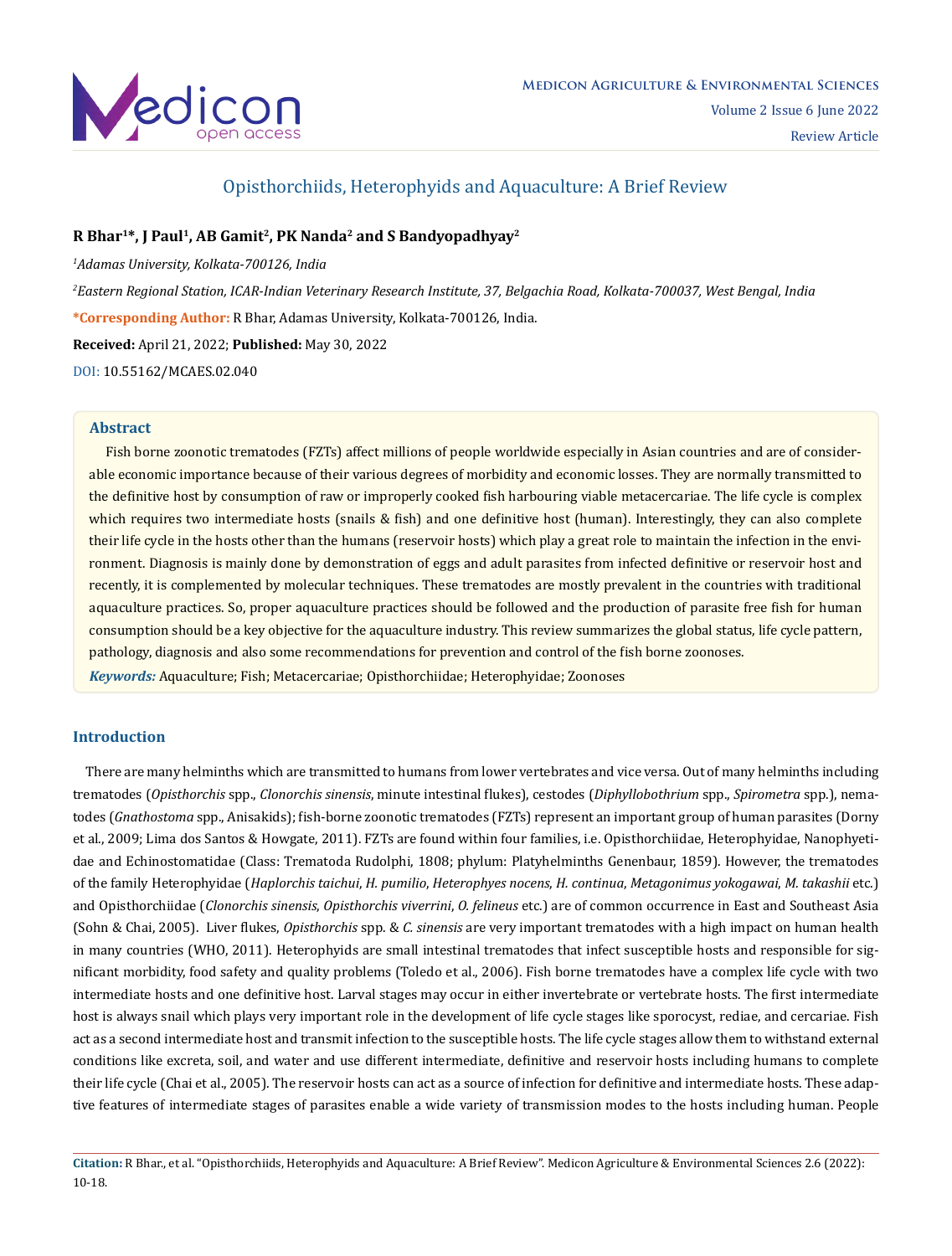get infected with FZTs if they eat raw or undercooked freshwater and sometimes brackish water fish containing active metacercariae (Keiser & Utzinger, 2009). The presence of the snail, fish and mammalian host (including man) is essential to transmission, and this combination must be sustainable for the parasite to remain endemic in a region.

#### *Global status*

 Food-borne trematodoses are one major group of the neglected tropical diseases (NTDs) worldwide with more than 40 million people infected (WHO, 2011) and 750 million (10% of the world's total population) are under the risk (Keiser & Utzinger, 2009). According to Keiser & Utzinger (2005), about 600 million and 80 million people are at risk for infection with *C. sinensis* and *Opisthorchis* spp., respectively. For *C. sinensis*, 35 million people are already estimated to be infected. (Lun et al., 2005; IARC, 2012). In southeastern Asia, more than 90 million people are at risk of infection, and at least 10 million people are estimated to be infected by *O. viverrini* (Andrews et al., 2008). These zoonotic trematodes are mostly prevalent in the East Asian countries because of traditional feeding habits and aquaculture practices. But, few human reports are also available from the countries other than Asia. The distribution and human case reports of the trematodes of Opisthorchiidae and Heterophyidae are presented in Table No.1.

#### *Aquaculture and Fish borne Zoonotic Trematodes*

 Over the past three decades, the aquaculture sector has developed to become as one of the fastest growing food producing sectors in the world and it has been estimated that more than 80% of global aquaculture products for human consumption is produced in fresh water (Hastein et al., 2006). As the human population continues to grow, there is an ever growing demand to increase production by utilizing water resources such as ponds, canals, cages, reservoirs, lakes, rivers, etc. (Phan et al., 2010) for cultivation of aquatic species to get animal protein, particularly in the tropics (Davies et al., 2006). However, the aquaculture practices throughout the Asia are almost similar (Guo, 2001). Manure from the animal husbandry (domestic pig, poultry etc.) and human night soil is used to fertilize ponds. The byproducts of fish are often fed to dogs, cats or pigs. The recirculation of waste material including human and animal manure is conducive for the life cycle of FZTs. Eggs of trematodes are released in faeces of their definitive hosts into the pond, where snails and fishes are available as the first and the second intermediate hosts respectively. Thus, culture practices using excreta from final hosts as manure in ponds can enhance the persistence of FZTs (Lima dos Santos & Howgate, 2011). Moreover, the exponential increase in aquaculture is suggested to be the major cause of the emergence of FZTs in East and Southeast Asia (Keiser & Utzinger, 2005). The fish species in the carp poly-culture, which belongs to the family of Cyprinidae, are considered to be the most suitable intermediate hosts for FZTs (WHO, 1995; Sukontanson et al., 1999). More than 100 species of freshwater fish have been shown to be naturally infected with *C. sinensis* and more than 35 species with *Opisthorchis* spp. (Adam et al., 1997). As aquaculture practices are similar throughout all of Asia; these practices may directly impact on the prevalence and persistence of FZTs (WHO, 2011).

#### *Life cycle of Fish borne trematodes*

 The transmission of the parasite to the fresh-water snail host (first intermediate host) is related to the defecating habits of the definitive hosts (human) and other fish-eating mammals (Dog, Cat etc.) resulting in contamination of water by the faeces containing the eggs of flukes during the rainy season (Mas-Coma & Bargues, 1997). Pigs and poultry are penned alongside the ponds and their excreta are used directly as manures. Cattle, dogs, cats and other animals, not necessarily domestic, which are reservoir hosts for the parasites may live in the vicinity of fish farms and their excreta too can enter the ponds. All the human and animal fecal material contributes to the maintenance of high numbers of trematode eggs. The freshly passed eggs are mainly eaten by freshwater snails, mostly of the genus *Bithynia* spp. Young snails (1-3 month-old) are more susceptible than older snails (Chanawong & Waikagul, 1991). In the snail, miracidium hatch in the intestine or rectum and penetrate the rectal wall to reach perirectal tissues and develop as sporocyst (Rim, 1982) within 4 hrs of infection (Yamaguti, 1975). Rediae are liberated from sporocyst 16 days after infection (Komiya, 1966). Cercariae are released into water bodies from rediae as free swimming stage where they penetrate the scale and skin of the fish, lose their tail, and encyst (metacercariae) chiefly in muscles (Vichasri et al., 1982) and head of the fish (Tesana et al., 1985). When infected fish is ingested by a suitable definitive or reservoir host, the metacercariae excyst in the duodenum, and mature or migrate through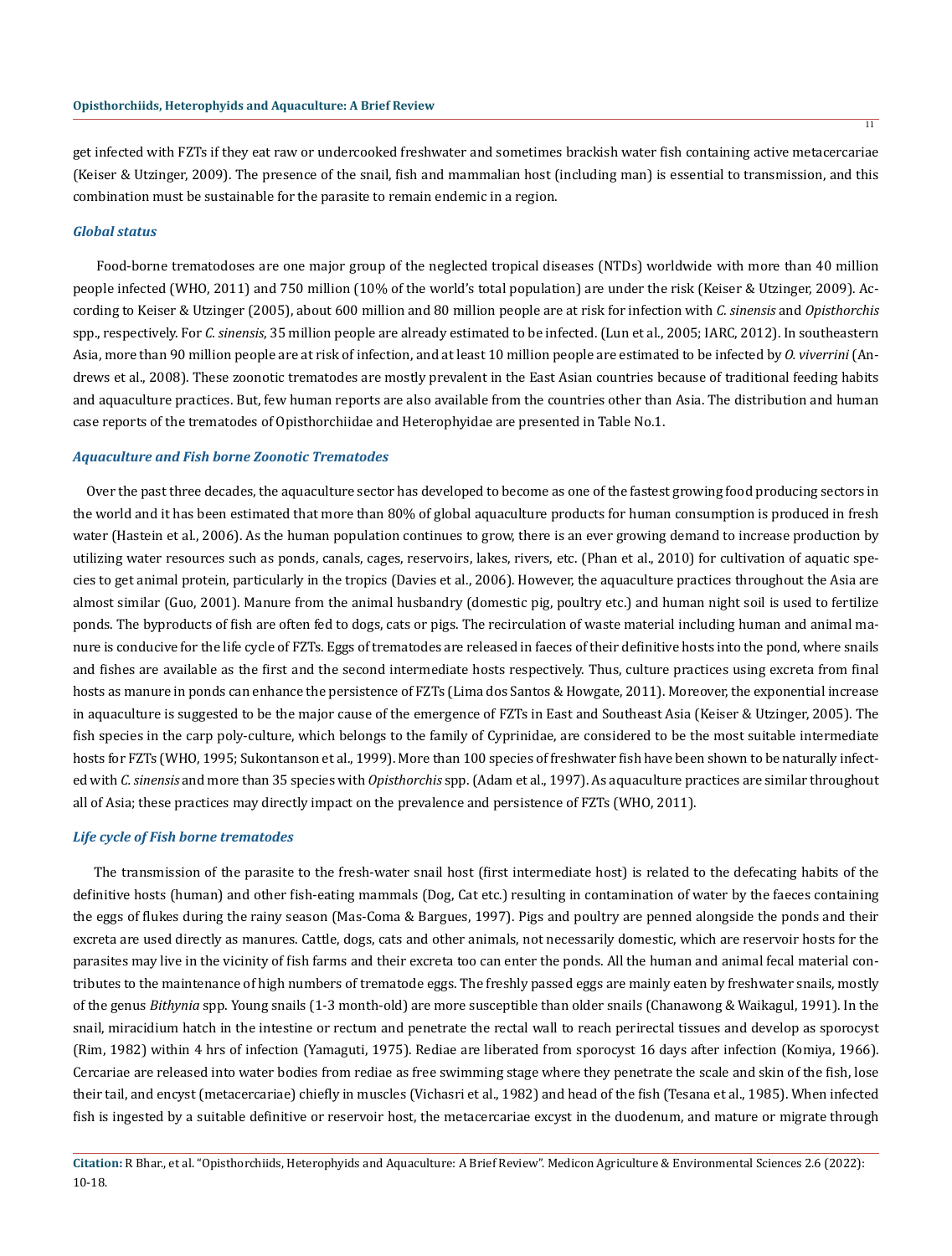the common bile duct to the intrahepatic bile ducts, where they mature in 3-4 weeks (Kaewkes, 2003). The metacercariae grow to the adult stage in about 4 weeks after infection (Rim, 1986) and eggs are released into water through human and animal fecal material (Phan et al., 2010). The presence of snails and cultivated cyprinids in the water combined with the traditional habit of consuming raw fish complete the FZTs life cycle so that humans are infected (Figure 1).

#### *Transmission and public health importance*

 Transmission of fish-borne trematodes is greatly dependent on behavioral patterns determined by food habits, socio-economic and cultural conditions in endemic areas. These trematodes can be transmitted to humans through consumption of improperly cooked fish or raw fish containing the infective metacercarial stage of the parasite (Ziegler et al., 2011). In some places, human has the habit of eating raw, pickled, or insufficiently cooked fish (Sripa et al., 2010). Further, fresh water or brackish-water fish are consumed as sushi and sashimi in some countries like Japan. Travelers dining in local restaurants or street shops of such countries can be expected to have much higher risks of infections with various parasites (Nawa et al., 2005). The public health importance of these species is due to their wide geographical distribution, high prevalence and severe morbidity (MacLean et al., 2006; Lima dos Santos & Howgate, 2011). They have long been known to cause serious disease in certain areas of the world. The incidence of the diseases may also increase if poor sanitation habits persist and no effective control measures are put in practice (Phan et al., 2011).

#### *Infection pattern*

 Human infection follows by the consumption of raw or improperly cooked fresh water fishes, containing metacercariae (Kumchoo et al., 2003). Since the source of infection may be the same, mixed infections often occur in some patients (Chai et al., 2005). These trematodes may affect the liver, small intestine, and other organs producing disease of different intensities viz. mild to debilitating (Nguyen et al., 2009). Generally, infections by liver flukes are asymptomatic, but high levels of infection and chronic infection cause damage to the bile duct epithelium, eliciting gastrointestinal problems and damage to the liver and possibly cholangiocarcinoma (Lun et al., 2005). However, the degree of pathogenicity and clinical involvement depends largely on the number of parasites and the duration of infection. If the infection is intensified by continued exposure, the pathological process may extend to the bile ducts, gall-bladder and result in cirrhosis (IARC, 1994). The liver flukes, *C. sinensis* and *Opisthorchis* spp., are reported to be the major causative agents of bile duct cancer (Sithithaworn et al., 2012). Due to the strong association of liver fluke infections and cholangiocarcinoma, *C. sinensis* and *O. viverrini* have been rated as Class-1 carcinogens by the International Agency for Research on Cancer (WHO, 2011). The minute intestinal flukes may cause inflammation, ulceration, haemorrhage, persistent diarrhoea and other enteropathic conditions leading to malabsorption and protein loss (WHO, 1995). Intestinal flukes can cause serious pathologic changes in the heart, brain, and spinal cord (Toledo et al., 2006).

#### *Diagnosis*

 As trematodes have multiple life stages, one needs to identify the parasite at any of the stages like egg, metacercariae and adult parasite to diagnose and suggest remedial measures. In parasitology, diagnosis is mainly done on the basis of demonstration of eggs in a faecal sample. But, eggs of Opisthorchiids such as *C. sinensis*, *Opisthorchis* spp. and a range of species within the family Heterophyidae have almost similar morphology, and identification of parasite based only on light microscopy is problematic (Districh et al., 1992). So, it is often difficult to distinguish between such morphologically similar trematodes, particularly for the eggs and larval stages, using standard methods (Wongsawad et al., 2009). To address this issue, molecular techniques are at present considered to be the most reliable, as they dot not only identify the species of the parasite but also detect the variants in same species (Harris & Crandall, 2000). Specific DNA probes/primers have been developed to detect trematodes in the human stool (Wongratanacheewin et al., 2002) and in fish (Parvathi et al., 2008). PCR targeting ribosomal DNA has been investigated to discriminate *O. viverrini*, *C. sinensis*, *H. taichui*, and *H. pumilio* in the mixed infection (Sato et al., 2009). Cytochrome oxidase I (COI) sequence marker has been also introduced to separate *O. viverrini* and *H. taichui* (Thaenkham et al., 2007). Internal transcribed spacer (ITS) regions to determine life cycle stages of Heterophyid trematodes (Skov et al., 2009) and multi locus enzyme electrophoresis (MEE) has been performed to determine genetic markers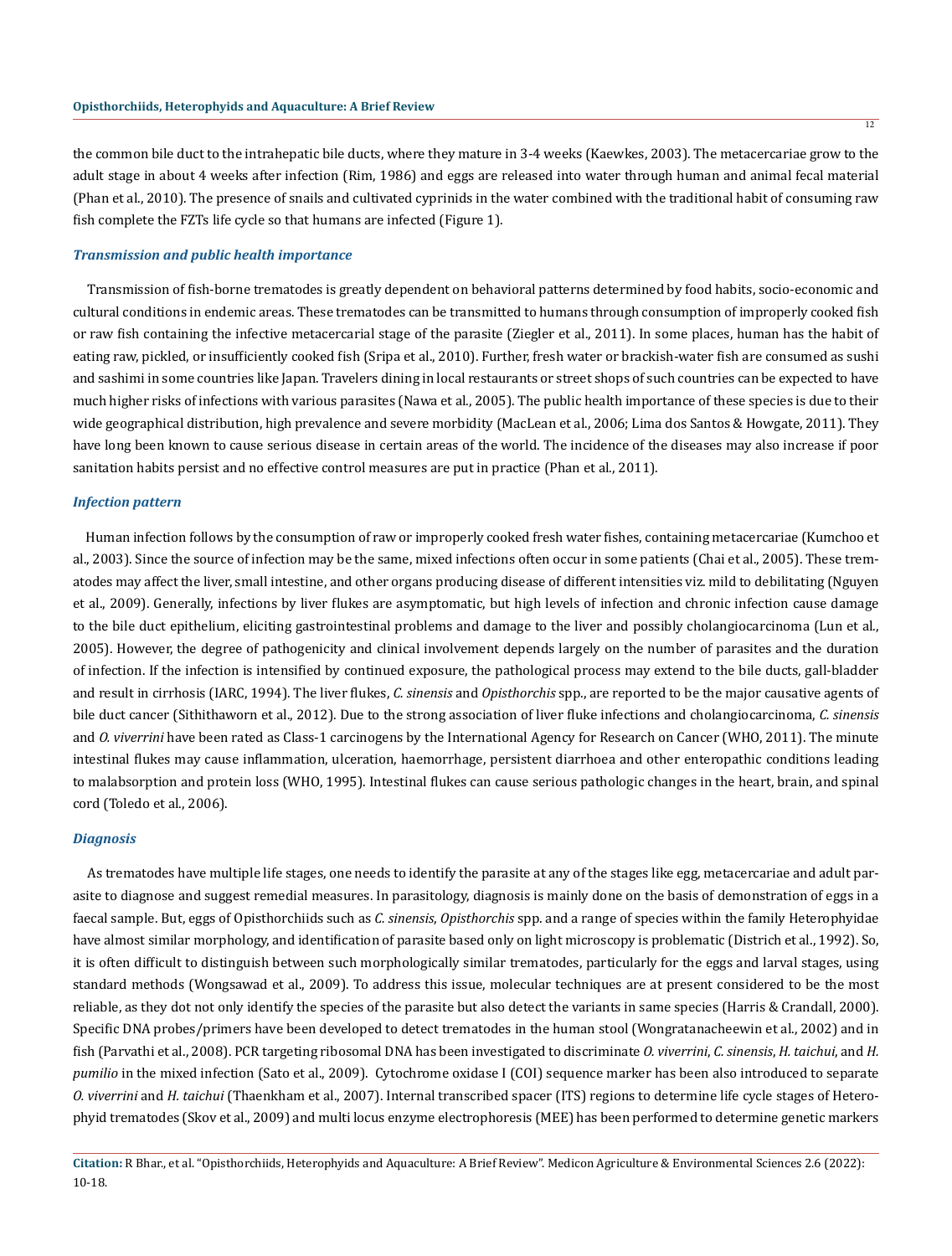of *O. viverrini* (Saijuntha et al., 2006). Multiplex PCR has been successfully developed to discriminate *C. sinensis* and *O. viverrini* based on mitochondrial genes in mixed infection (Le et al., 2006). A second internal transcribed spacer region (ITS2) has also been used as a genetic marker for identification of several trematodes (Iwagami et al., 2000).

### **Discussion**

 Fish borne zoonotic trematodoses remain a public health problem worldwide and are recognized as emerging zoonotic diseases affecting millions of people. These diseases are mostly prevalent in the countries where fish consumption is high especially in south East Asian countries where transmission of the diseases is enhanced by poor hygiene, vectorial abundance and animal reservoirs. These diseases are transmissible to human beings by eating raw or partially cooked fish. Many factors contribute to the high prevalence of the infection, including lack of education, improper diagnosis due to non-specific clinical symptoms, poverty, malnutrition, lack of food inspection and poor sanitation.

 Amongst these FZTs, liver flukes (*C. sinensis*, *O. viverrini*, *O. felineus*) and intestinal flukes (*H. taichui*, *H. pumilio*, *M. yokogawai*, *M. takashii* etc.) are the most neglected tropical disease agents (WHO, 2011). Amongst many fishborne parasitic diseases, more than 70 species of trematodes belonging to the family Opisthorchiidae and Heterophyidae are known to be zoonotic (WHO, 2011). They cause significant public health problems worldwide, especially in Asian countries (WHO, 2004; Keiser & Utzinger, 2005) and are recognized as an important group of emerging and re-emerging human pathogens especially to populations living in low and middle-income group of people in different countries (Chai et al., 2005).

 Fish harbouring such trematodes are, therefore, significant from public health point of view, especially in Asian countries (Keiser & Utzinger, 2005). The strong cultural preferences in many countries, particularly in Asia, for eating raw or insufficiently cooked infected fish are believed to be the greatest risk factor for human infection. Coupled with this, globalization of the food supply, increased international travel, increase in the population of highly susceptible persons, and change in culinary habits are some factors associated with the increased diagnosis of fish borne parasitic diseases worldwide (Dorny et al., 2009). Increased incidences of fish borne parasitic diseases are also due to the development of new and improved diagnosis, increase in raw fish consumption and production due to development of aquaculture (Lima dos Santos & Howgate, 2011). All these factors affect economics in terms of loss of productivity, and health care costs as well as food safety issues (Roberts et al., 1994; WHO, 2004).

 In the past, the risk of human infection with these parasites was considered to be limited to distinct geographic regions because of parasites' adaptations to specific definitive hosts, selection of intermediate hosts and particular environmental conditions. However, these barriers are slowly being breached—first by international travel developing into a major industry, and second, by rapid, refrigerated food transport which became available to an unprecedented degree at the end of the 20th century (Orlandi et al., 2002). Assurance of the safety and quality of the products is, therefore vital from public health point of view. But, due to inadequate systems for routine diagnosis and monitoring or for the reporting for many of the zoonotic parasites, the incidence of human disease and parasite occurrence in fish is underestimated.

#### *Future prospects for control and prevention*

 As farmed raised fish is the main protein source for domestic consumption and an essential product for exporting to other countries, the production of parasite free fish should be a key objective for the aquaculture industry. The control measures should be focused to interrupt the life cycle of the trematodes. Treatment of manure should be done before using as a fertilizer in the aquaculture or commercial food stuff should be used which may reduce the transmission of eggs to the snails. Proper interventions can be made to control the intermediate as well as reservoir hosts and strategic deworming should be done in all the final hosts to break the life cycle. In the endemic areas, mass education is necessary to change the habits related to raw and undercooked fish consumption among the population. PCR-based molecular methods can be applied to check the infection in the definitive as well as intermediate hosts because of their pronounced advantages including simplicity, sensitivity, and their applicability to all life-stages. There is a need for research to under-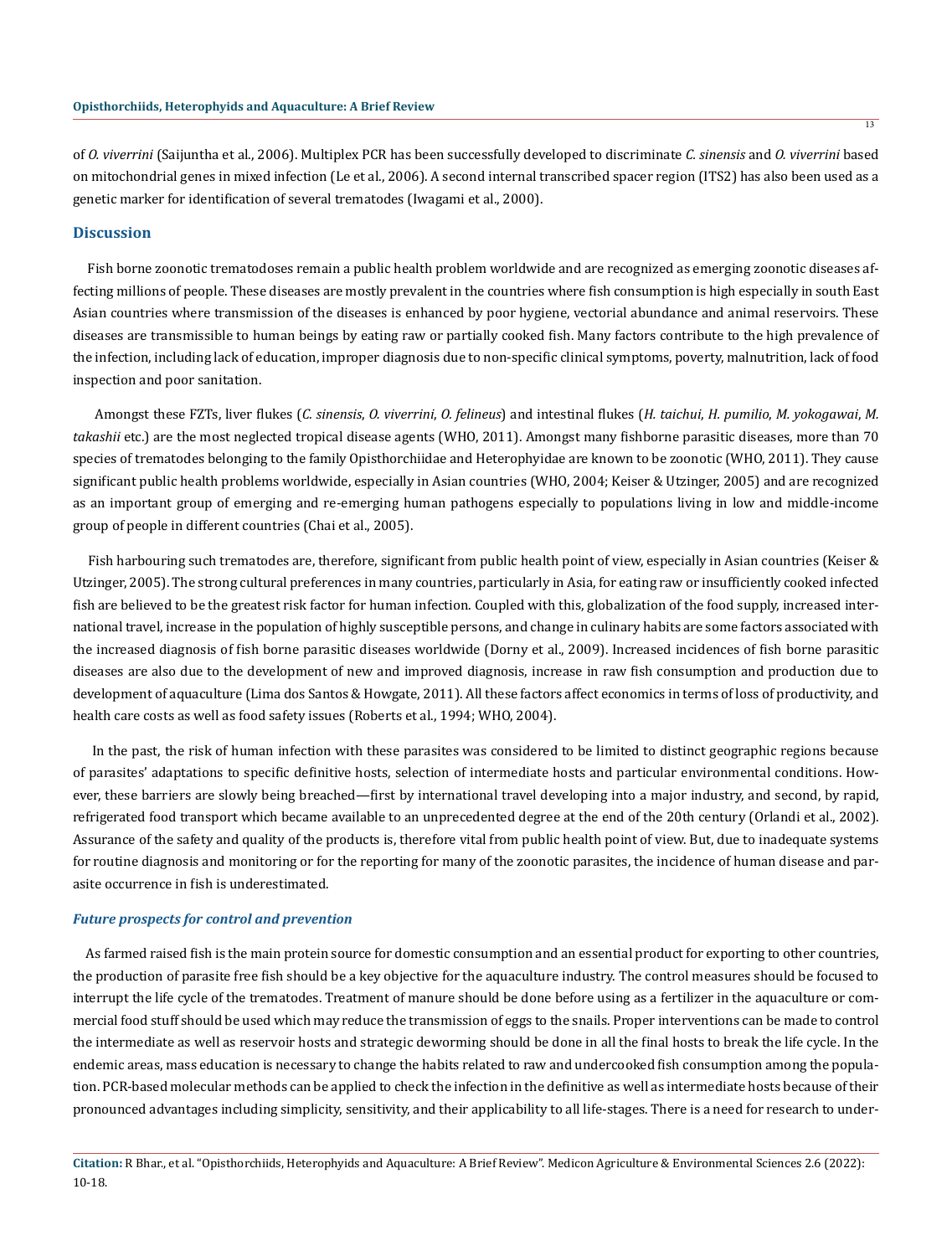| <i><b>Species</b></i>                     | Country/region               | <b>Human</b> infection | <b>First reporter</b>                 |
|-------------------------------------------|------------------------------|------------------------|---------------------------------------|
| Heterophyes heterophyes                   | Egypt, India                 | Yes                    | von Siebold in 1852 (Ransom,<br>1920) |
| Heterophyes nocens                        | Japan, Korea                 | Yes                    | Onji and Nishio (1916)                |
| Heterophyes dispar                        | Egypt, Korea, Middle<br>East | Yes                    | Looss (1902)                          |
| Heterophyes aequalis                      | Egypt, Middle East           | Yes                    | Looss (1902)                          |
| <b>Heterophyes pleomorphis</b>            | Uganda                       | No                     | Bwangamoi and Ojok (1977)             |
| Twelve other species (subspecies) $\circ$ |                              | No                     |                                       |

stand the complete life cycle pattern and to develop the diagnostic techniques for control of the infections at the transmission level.

Table 1: Reports of important zoonotic Opisthorchiids and Heterophyids in different countries.

- A. Imported human cases were reported in Korea (Eom et al., 1985a, Eom et al., 1985b, Chai et al., 1986a, Chai et al., 1986b).
- B. Imported human cases were reported in Japan (Kagei et al., 1980)(Eom et al., 1985a, Chai et al., 1986b).
- C. H. dispar limatus was synonymized with H. dispar (Witenberg, 1929). The validity of H. elliptica has been questioned (Waikagul and Pearson, 1989).H. aegyptiaca, H. fraternus, H. persicus, H. heterophyes sentus, H. inops, and H. palidus, were synonymized with H. heterophyes (Witenberg, 1929). H. katsuradai was synonymized with H. nocens (Witenberg, 1929). H. superspinata (syn. H. bitorquatus) and H. chini have been transferred to another genus Alloheterophyes (Pearson, 1999).



# **References**

- 1. [Adam AM, Murrell KD and Cross JH. "Parasites of fish and risks to public health". Revue Scientifique et Technique-Office Interation](https://pubmed.ncbi.nlm.nih.gov/9501379/)[al Des Epizooties 16 \(1997\): 652-660.](https://pubmed.ncbi.nlm.nih.gov/9501379/)
- 2. [Andrews RH, Sithithaworn P and Petney TN. "Opisthorchis viverrini: an underestimated parasite in world health". Trends in Par](https://pubmed.ncbi.nlm.nih.gov/18930439)[asitology 24 \(2008\): 497-501.](https://pubmed.ncbi.nlm.nih.gov/18930439)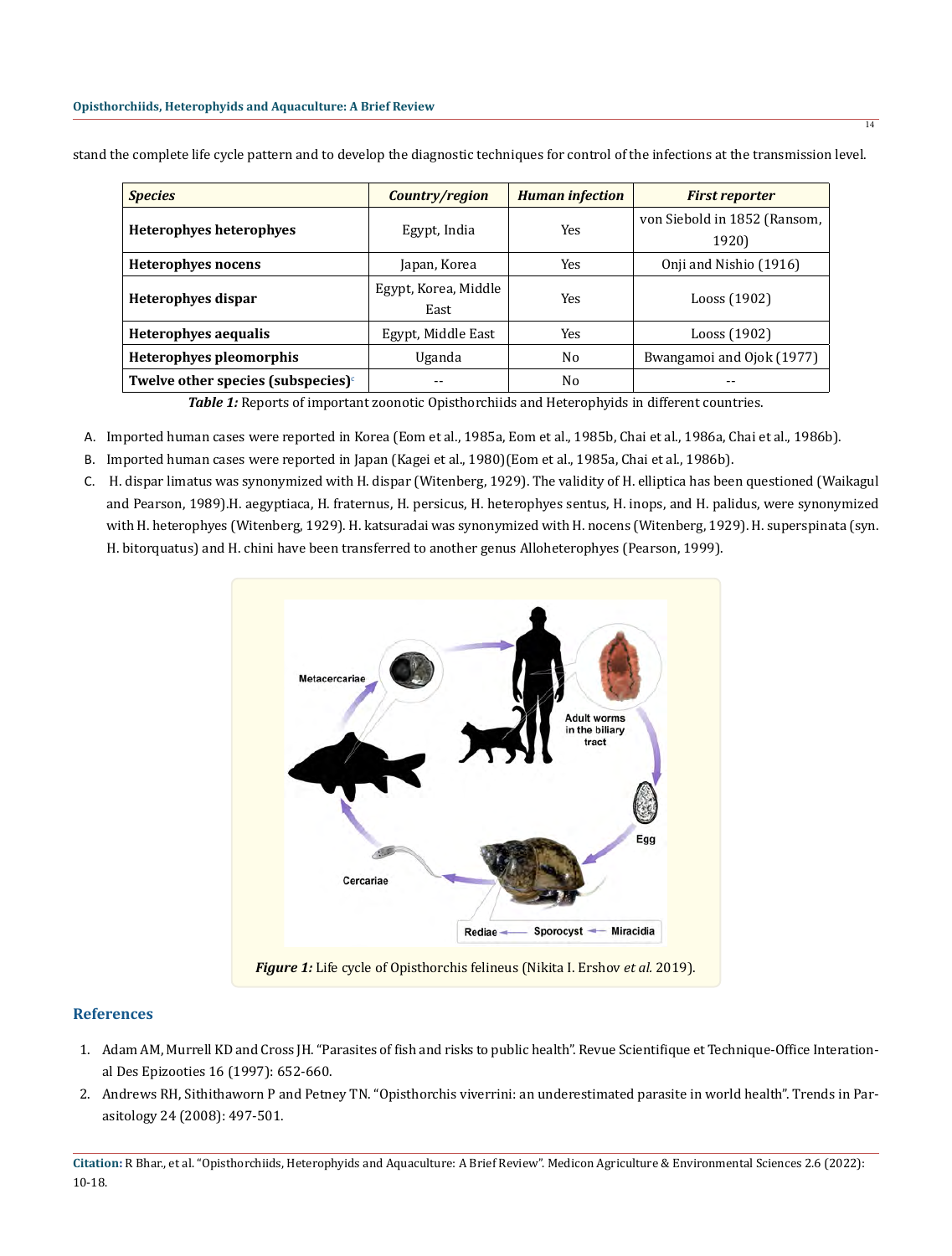- 3. [Babboti FL Jr, Erye WW and Gordon JE. "Intestinal parasites of man in Arctic Greenland". American Journal of Tropical Medicine](https://pubmed.ncbi.nlm.nih.gov/13685517/) [and Hygiene 10 \(1961\): 185-190.](https://pubmed.ncbi.nlm.nih.gov/13685517/)
- 4. Bowman DD and Georgi JR. Georgis' parasitology for veterinarians– 9th edit. Saunders Elsevier, 11830 Westline Industrial driver, St. Louis, Missouri (1963): 451.
- 5. Bowman DD., et al. "Feline clinical parasitology". Iowa State University Press (2012): 460.
- 6. Bray RA, Gibson DI and Jones A. Key to the trematoda. Volume 3. CABI and Natural History Museum (2008): 825.
- 7. Chai JY. "Intestinal flukes. In: (Eds. K.D. Murrell, B. Fried) Food-borne Parasitic Zoonoses: Fish and plant-borne parasites". New York, USA: Springer (World Class Parasites) 11 (2007): 53-115.
- 8. [Chai JY and Lee SH. "Intestinal trematodes of humans in Korea: Metagonimus, Heterophids and Echinostomes". Korean Journal of](https://pubmed.ncbi.nlm.nih.gov/2133416/) [Parasitology 28.1 \(1990\): 103-122.](https://pubmed.ncbi.nlm.nih.gov/2133416/)
- 9. [Chai JY and Lee SH. "Food-borne intestinal trematode infections in the Republic of Korea". Parasitology International 51 \(2002\):](https://pubmed.ncbi.nlm.nih.gov/12113752/)  [129-154.](https://pubmed.ncbi.nlm.nih.gov/12113752/)
- 10. [Chai JY., et al. "Stictodora lari \(Digenea: Heterophyidae\): The discovery of the first human infection". Journal of Parasitology 88](https://pubmed.ncbi.nlm.nih.gov/12099440/) [\(2002\): 627-629.](https://pubmed.ncbi.nlm.nih.gov/12099440/)
- 11. [Chai JY, Murrell KD and Lymbery AJ. "Fish-borne parasitic zoonoses: status and issues". International Journal of Parasitology 35](https://pubmed.ncbi.nlm.nih.gov/16143336/) [\(2005\): 1233-1254.](https://pubmed.ncbi.nlm.nih.gov/16143336/)
- 12. [Chai JY., et al. "Foodborne intestinal flukes in Southeast Asia". Korean Journal of Parasitology 47 \(2009\): 69-102.](https://pubmed.ncbi.nlm.nih.gov/19885337/)
- 13. Chakrabarty M and Sinha PK. "On the occurrence of Opisthorchis tenuicollis (Rudolphi, 819) Stiles and Hassall, 1896 (syn. O. viverrini (Poirier, 1886) Stiles and Hassal, 1896) in domestic cat in India". Indian Veterinary Journal 37 (1960): 17-18.
- 14. [Chanawong A and Waikagul J. "Laboratory studies on host–parasite relationship of Bithynia snails and the liver fluke, Opisthor](https://pubmed.ncbi.nlm.nih.gov/1948284/)[chis viverrini". Southeast Asian Journal of Tropical Medicine & Public Health 22 \(1991\): 235-239.](https://pubmed.ncbi.nlm.nih.gov/1948284/)
- 15. Chen MG., et al. "Progress in assessment of morbidity due to Clonorchis sinensis infection: a review of recent literarute". Tropical Diseases Bulletin 91 (1994): R7-R56.
- 16. [Chieffi PP., et al. "Human parasitism by Phagicola sp. \(Trematoda, Heterophyidae\) in Cananesia, São Paulo State, Brazil". Revista](https://pubmed.ncbi.nlm.nih.gov/2101522/) [do Instituto Medicina Tropical de São Paulo 32 \(1990\): 285-288.](https://pubmed.ncbi.nlm.nih.gov/2101522/)
- 17. Cross JH and Basaca-Sevilla V. "Biomedica Survey in the Philippines". NAMRU- SP-47 (1984): 119.
- 18. [Cross JH. "Changing patterns of some trematode infections in Asia". Arzneimittelforschung/Drug Research 34 \(1984\): 1224-1226.](https://pubmed.ncbi.nlm.nih.gov/6542400/)
- 19. Davies OA, Inko-Tariha MB and Amachree D. "Growth response and survival of Heterobranch longifilis fingerlings fed at different feed frequencies". African Journal of Biotechnology 5 (2006): 778-780.
- 20. Dawes B. "The trematoda with special reference to British and other European forms". Cambridge at the university press (1956): 644.
- 21. [De NV., et al. "The food-borne trematode zoonoses of Vietnam". Southeast Asian Journal of Tropical Medicine and Public Health](https://pubmed.ncbi.nlm.nih.gov/12971505/) [34 \(2003\): 12-34.](https://pubmed.ncbi.nlm.nih.gov/12971505/)
- 22. [Ditrich O., et al. "Comparative morphology of eggs of the Haplorchiinae \(Trematoda: Heterophyidae\) and some other medically](https://pubmed.ncbi.nlm.nih.gov/1644359/) [important Heterophyid and Opisthorchiid flukes". Folia Parasitologica 39 \(1992\): 123-132.](https://pubmed.ncbi.nlm.nih.gov/1644359/)
- 23. [Dorny P., et al. "Emerging food-borne parasites". Veterinary Parasitology 163 \(2009\): 196-206.](https://pubmed.ncbi.nlm.nih.gov/19559535/)
- 24. Dung DT., et al. "Fishborne intestinal trematodiasis: an emerging zoonosis in Vietnam". Emerging Infectious Diseases 13 (2007): 1828-1833.
- 25. Eckert J., et al. "Stamm Plathelmintha. In: Lehrbuch der Parasitologie fur die Tiermedizin". Enke, Germany (2005): 132-159.
- 26. [Fahmy MAM and Selim MK. "Studies on some trematode parasites of dogs in Egypt with special reference to the role played by fish](https://pubmed.ncbi.nlm.nih.gov/13660200/) [in their transmission". Zeitschrift für Parasitenkunde 19 \(1959\): 3-13.](https://pubmed.ncbi.nlm.nih.gov/13660200/)
- 27. Fried B, Graczyk TK and Tamang L. "Food-borne intestinal trematodiases in humans". Parasitology Research 93 (2004): 159-170.
- 28. Gatne ML., et al. "Infestation of Opisthorchis tenuicollis in a pig An abattoir report". Journal of Veterinary Parasitology 22 (2008): 69-70.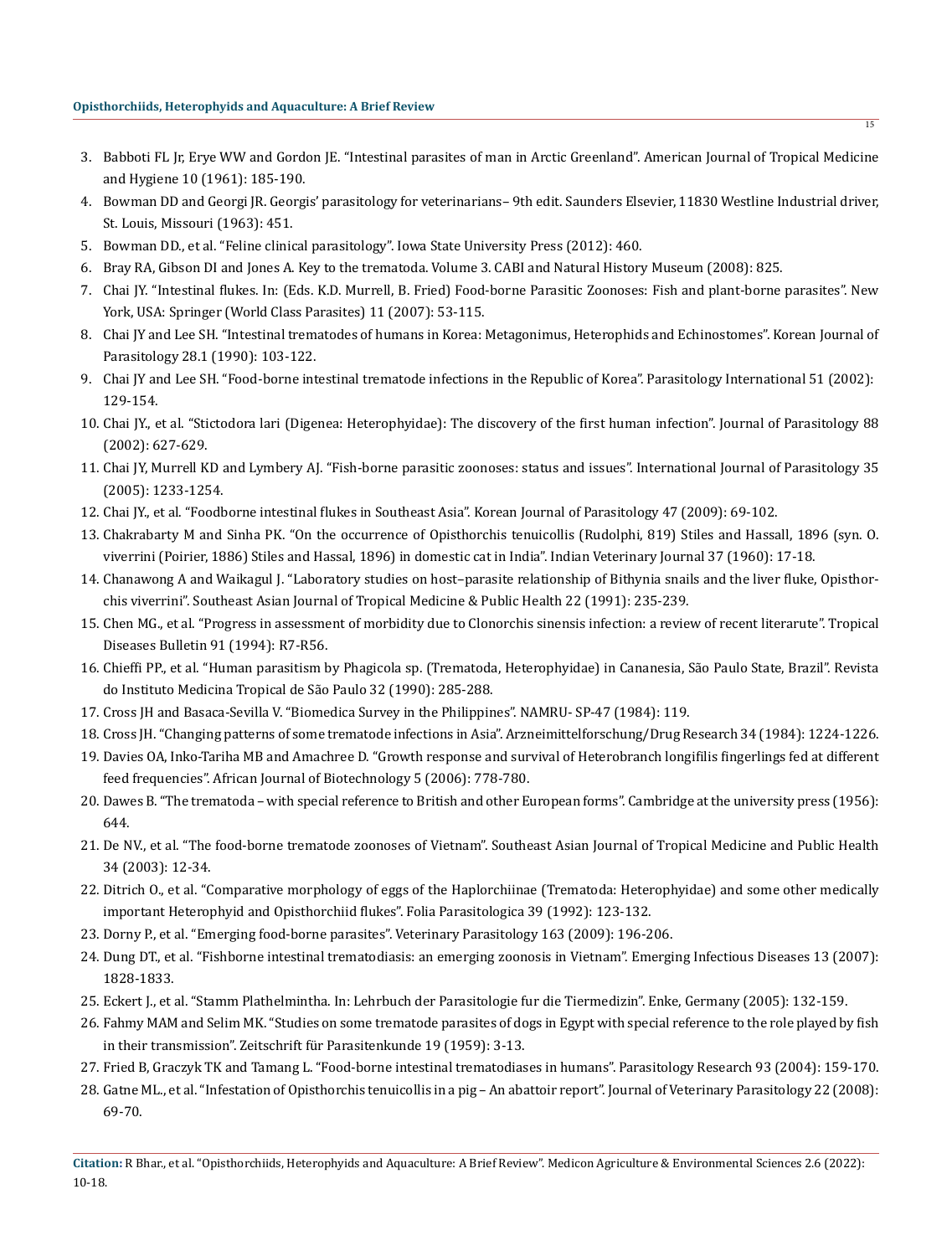- 29. Guo Y. "Integrated agriculture-aquaculture: a primer". FAO Fisheries Technical Paper (2001): 149.
- 30. Hamir AN., et al. "A trematode (Phagicola sp.) induced mesenteric lymphadenitis and enteritis in Raccons (Procyon lotor)". Veterinary Pathology 30 (1993): 373-376.
- 31. Harris DJ and Crandall KA. "Intragenomic variation within ITS1 and ITS2 of fresh water cray fishes (Decapoda: Cambaridae): Implications for phylogenetic and microsatellite studies". Molecular Biology & Evolution 17 (2000): 284-291.
- 32. [Hastein T., et al. "Food safety hazards that occur during the production stage: challenges for fish farming and the fishing industry".](https://pubmed.ncbi.nlm.nih.gov/17094701/) [Revue Scientifique et Technique-OfficeInterational Des Epizooties 25.2 \(2006\): 607-625.](https://pubmed.ncbi.nlm.nih.gov/17094701/)
- 33. [Hinz E. "Current status of food-borne parasitic zoonoses in Germany". Southeast Asian Journal of Tropical Medicine and Public](https://pubmed.ncbi.nlm.nih.gov/1822942/) [Health 22 \(1991\): 78-84.](https://pubmed.ncbi.nlm.nih.gov/1822942/)
- 34. Hon[g ST., et al. "Control of clonorchiasis by repeated praziquantel treatment and low diagnostic efficacy of sonography". Korean](https://pubmed.ncbi.nlm.nih.gov/9868890/) [Journal of Parasitology 36 \(1988\): 249-254.](https://pubmed.ncbi.nlm.nih.gov/9868890/)
- 35. [Hop TN., et al. "Occurrence and species distribution of fishborne zoonotic trematodes in wastewater-fed aquaculture in northern](https://pubmed.ncbi.nlm.nih.gov/18005317/) [Vietnam". Tropical Medicine and International Health 12 \(2007\): 66-72.](https://pubmed.ncbi.nlm.nih.gov/18005317/)
- 36. [IARC. "Infection with liver flukes \(Opisthorchis viverrini, Opisthorchis felineus and Clonorchis sinensis\)". IARC Monographs on](https://pubmed.ncbi.nlm.nih.gov/7715069/) [the Evaluation of Carcinogenic Risks to Humans 61 \(1994\): 121-175.](https://pubmed.ncbi.nlm.nih.gov/7715069/)
- 37. IARC (2012). Biological agents: A review of humnn carcinogens. IARC Monographs on the Evaluation of Carcinogenic Risks to Humans 100B, Lyon, France.
- 38. Iarotski LS and Be'er SA. Epidemiology and control of Opisthorchiasis in the Former USSR, Geneva, World Health Organization (1993).
- 39. [II'inskikh EN., et al. "Opisthorchis felineus \(Rivolta, 1884\) and Metorchis bilis \(Braun, 1890\) infections in population of some](https://pubmed.ncbi.nlm.nih.gov/17460938/) [regions of the Ob River Basin". Parazitologiya \(in Russian\) 41 \(2007\): 55-64.](https://pubmed.ncbi.nlm.nih.gov/17460938/)
- 40. Iwagami M., et al. "Molecular evolution and phylogeographic studies on Paragonimus westermanii in Asia". Journal of Helminthology 74 (2000): 315-322.
- 41. [Kaewkes S. "Taxonomy and biology of liver flukes". Acta Tropica 88 \(2003\): 177-186.](https://pubmed.ncbi.nlm.nih.gov/14611872)
- 42. Keiser J and Utzinger J. "Food-borne trematodiases". Clinical Microbiology Review 22 (2009): 466-483.
- 43. [Keiser J and Utzinger J. "Emerging foodborne trematodiasis". Emerging Infectious Diseases 11 \(2005\): 1507-1514.](https://pubmed.ncbi.nlm.nih.gov/16318688)
- 44. [Khamidullin RI., et al. "Trematode infections in Tataria". Meditsinskaya Parazitologiyai Parazitarnye Bolezni \(in Russian\) 2 \(1991\):](https://pubmed.ncbi.nlm.nih.gov/1829788/) [60-61.](https://pubmed.ncbi.nlm.nih.gov/1829788/)
- 45. [Komiya Y. "Clonorchis and Clonorchiasis". Advances in Parasitology 4.5 \(1966\): 3-106.](https://pubmed.ncbi.nlm.nih.gov/31862466)
- 46. Korablev VN and Koltsov IP. "Clinical and immunological characteristics of mixed infection with tuberculosis and Clonorchis in endemic regions of the Khabarovsk Territory". Meditsinskaya Parazitologiya i Parazitarnye Bolezni 2 (1992): 61-66.
- 47. Kumchoo K., et al. Haplorchis taichui metacercariae in cyprinoid fish from Chiang Mai Province. 4th Seminar on Food and Water Borne Parasitic Zoonoses, 2nd International Meeting on Gnathostomiasis and Joint International Tropical Medicine Meeting (2003): 286.
- 48. Le NT. "Trematoda in human and animals". In: Fauna of Vietnam, Science and Technology Publishing House 8 (2000): 388.
- 49. [Le TH., et al. "Clonorchis sinensis and Opisthorchis viverrini: development of a mitochondrial-based multiplex PCR for their iden](https://pubmed.ncbi.nlm.nih.gov/16310774/)[tification and discrimination". Experimental Parasitology 112 \(2006\): 109-114.](https://pubmed.ncbi.nlm.nih.gov/16310774/)
- 50. Lima dos Santos CAM and Howgate P. "Fishborne zoonotic parasites and aquaculture: A review". Aquaculture 318 (2011): 253- 261.
- 51. Lin J., et al. "The discovery of natural infection of human with Metorchis orientalis and the investigation of its focus". Chinese Journal of Zoonoses 17 (2001): 19-20.
- 52. [Lun ZR., et al. "Clonorchiasis: a key foodborne zoonosis in China". Lancet Infectious Diseases 5 \(2005\): 31-41.](https://pubmed.ncbi.nlm.nih.gov/15620559/)
- 53. MacLean JD, Cross JH and Mahanty S. "Liver, lung and intestinal fluke infections". In: (Eds. R.L. Guerran, D.H. Walker, P.F. Weller) Tropical Infectious Diseases II, Churchill Livingston, Philadelphia (2006): 1039-1057.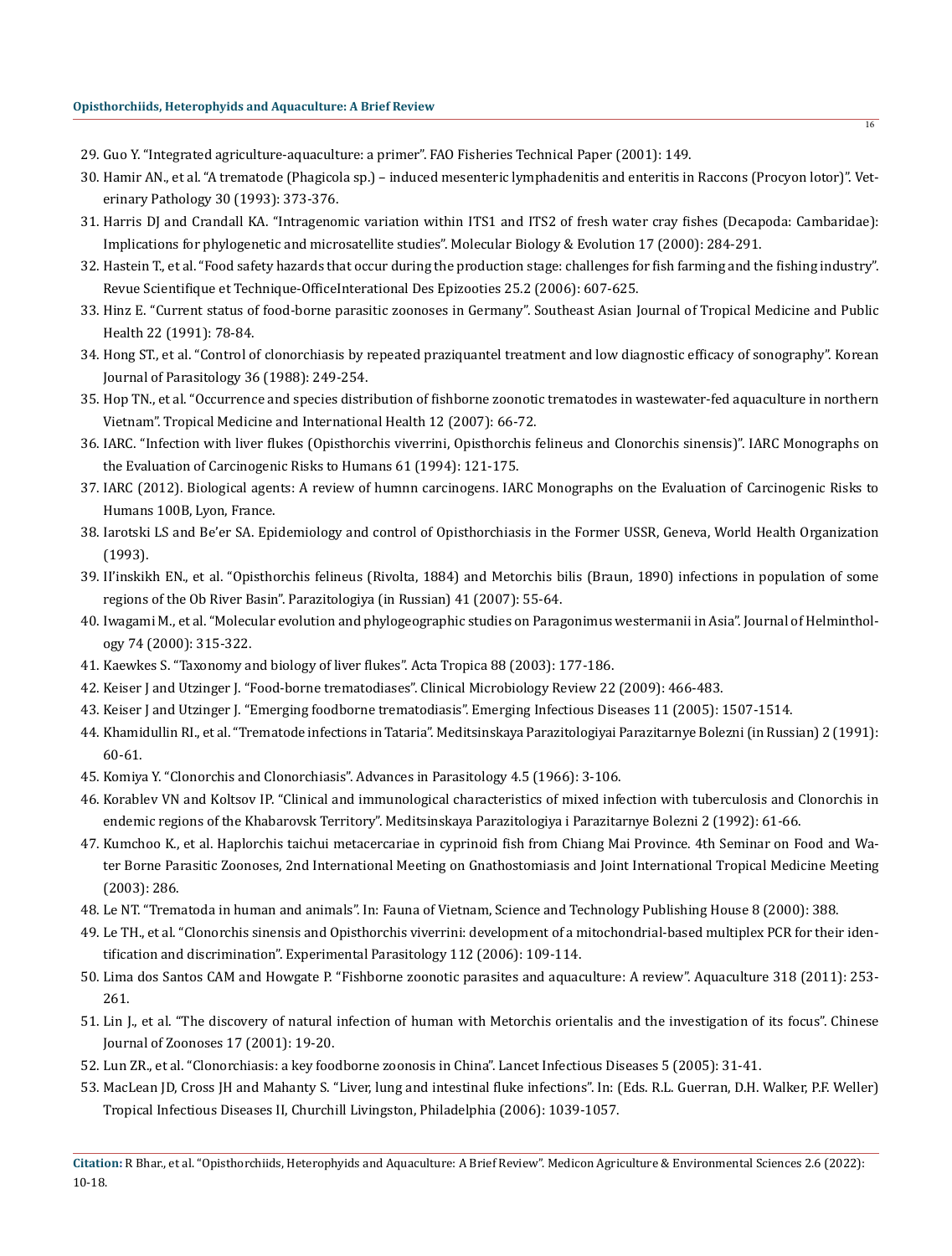- 54. Mahanta J, Narian K and Srivastava VK. "Clonorchiasis in Assam". Indian Journal of Medical Microbiology 13 (1995): 204-205.
- 55. Mas-Coma S and Bargues MD. "Human liver flukes: a review". Revista iberica de parasitologia 57 (1997): 145-218.
- 56. McConnell JF. "Remarks on the anatomy and pathological relations of a new species of liver flukes". Lancet ii (1875): 271-274.
- 57. Murrell KD and Fried B. "Food-borne parasitic zoonoses: Fish and plant-borne parasites". World class parasites: Volume 11. Springer Science and Bisiness Media, 233 Spring Street, NewYork (2007): 429.
- 58. Nawa Y, Hatz C and Blum J. "Sushi delights and parasites: the risk of fishborne and foodborne parasitic zoonoses in Asia". Clinical Infectious Diseases 41 (2005): 1297-1303.
- 59. [Nguyen TL., et al. "Prevalence and risks for fishborne zoonotic trematode infections in domestic animals in a highly endemic area](https://pubmed.ncbi.nlm.nih.gov/19660428/) [of North Vietnam". Acta Tropica 112.2 \(2009\): 198-203.](https://pubmed.ncbi.nlm.nih.gov/19660428/)
- 60. Niemi DR and Macy RW. "The life cycle and infectivity to man of Appophallus donicus (Skrjabin and Lindtrop, 1919) (Trematoda: Heterophyidae) in Oregon". Proceedings of Helminthological Society of Washington 41 (1974): 223-229.
- 61. Orlandi PA., et al. "Parasites and the food supply". Food Technology 56 (2002): 72-81.
- 62. [Parvathi A., et al. "Development and evaluation of a polymerase chain reaction \(PCR\) assay for the detection of Opisthorchis viver](https://pubmed.ncbi.nlm.nih.gov/18495082/)[rini in fish". Acta Tropica 107 \(2008\): 13-16.](https://pubmed.ncbi.nlm.nih.gov/18495082/)
- 63. [Phan VT., et al. "Raw-fish-eating behavior and fishborne zoonotic trematode infection in people of northern Vietnam". Food–borne](https://pubmed.ncbi.nlm.nih.gov/21117922/) [Pathogen & Disease 8 \(2011\): 255-260.](https://pubmed.ncbi.nlm.nih.gov/21117922/)
- 64. [Phan VT., et al. "Farm-Level Risk Factors for Fish-Borne Zoonotic Trematode Infection in Integrated Small-Scale Fish Farms in](https://pubmed.ncbi.nlm.nih.gov/20644617/) [Northern Vietnam". PLoS Neglected Tropical diseases 4.7 \(2010\): e742](https://pubmed.ncbi.nlm.nih.gov/20644617/)
- 65. Restrepo M. "Estudio parasitológico de una Región del Amazonas Coombiano". Antioquia Medicine 12 (1962): 462-484.
- 66. Rim HJ. "Clonorchiasis: an update". Journal of Helminthology 79 (2005): 269-281.
- 67. Rim HJ. Clonorchiasis. In: (Eds. J.H. Steele) CRC Handbook series in Zoonoses. Section C: (Eds. G.V. Hillyer, C.E. Hopla) Parasite Zoonoses, CRC Press Inc., Boca Raton 3 (1982): 17-32.
- 68. Rim HJ., et al. Food-borne Trematodes: Ignored or Emerging? Parasitology Today 10 (1994): 207-209.
- 69. [Rim HJ. "Current pathobiology and chemotherapy of Clonorchiasis". Korean Journal of Parasitology 24 \(1986\): 1-141.](https://pubmed.ncbi.nlm.nih.gov/12902642/)
- 70. [Roberts T, Murrell KD and Marks S. "Economic losses caused by foodborne parasitic diseases". Parasitology Today 10 \(1994\):](https://pubmed.ncbi.nlm.nih.gov/15275523/) [419-423.](https://pubmed.ncbi.nlm.nih.gov/15275523/)
- 71. Rodriguez JD, Gomez LF and Montalvan JA. "El Opisthorchis quayaquilensis una nueva especie de Opisthorchis encontrada en el Ecuador". Revista Ecuatoriana de Higiene y Medicina Tropical 6 (1949): 11[-24.](https://pubmed.ncbi.nlm.nih.gov/17547051/)
- 72. [Saijuntha W., et al. "Enzyme markers to identify and characterize Opisthorchis viverrini in Thailand and Lao PDR". Southeast Asian](https://pubmed.ncbi.nlm.nih.gov/17547051/) [Journal of Tropical Medicine & Public Health 37.3 \(2006\): 43-47.](https://pubmed.ncbi.nlm.nih.gov/17547051/)
- 73. [Sato M., et al. "Discrimination of O. viverrini, C. sinensis, H. pumilio and H. taichui using nuclear DNA-based PCR targeting ribo](https://pubmed.ncbi.nlm.nih.gov/18952037/)[somal DNA ITS regions". Acta Tropica 109 \(2009\): 81-83.](https://pubmed.ncbi.nlm.nih.gov/18952037/)
- 74. [Sayasone S., et al. "Epidemiology of Opisthorchis viverrini in a rural district of southern Lao PDR". Transactions of the Royal Soci](https://pubmed.ncbi.nlm.nih.gov/16828134/)[ety of Tropical Medicine and Hygiene 101 \(2007\): 40-47.](https://pubmed.ncbi.nlm.nih.gov/16828134/)
- 75. Sinha BK. "Opisthorchis noverca Braun, 1902 in the pancreas of domestic pig (Sus scrofa domestica) in Bihaar". Current Science 37 (1968): 22-23.
- 76. [Sithithaworn P., et al. "The current status of Opisthorchiasis and Clonorchiasis in the Mekong Basin". Parasitology International](https://pubmed.ncbi.nlm.nih.gov/21893213/) [61 \(2012\): 10-16.](https://pubmed.ncbi.nlm.nih.gov/21893213/)
- 77. [Skov J., et al. "Life cycle stages of Heterophyid trematodes in Vietnamese freshwater fishes traced by molecular and morphometric](https://pubmed.ncbi.nlm.nih.gov/19056180/) [methods". Veterinary Parasitology 160.1-2 \(2009\): 66-75.](https://pubmed.ncbi.nlm.nih.gov/19056180/)
- 78. [Sohn WM and Chai JY. "Infection status with helminthes in feral cats purchased from a market in Busan, Republic of Korea". Korean](https://pubmed.ncbi.nlm.nih.gov/16192750/) [Journal Parasitology 43 \(2005\): 93-100.](https://pubmed.ncbi.nlm.nih.gov/16192750/)
- 79. [Sripa B., et al. "Food-borne trematodiases in Southeast Asia: epidemiology, pathology, clinical manifestation and control". Advanc](https://pubmed.ncbi.nlm.nih.gov/20624536/)[es in Parasitology 72 \(2010\): 305-350.](https://pubmed.ncbi.nlm.nih.gov/20624536/)

**Citation:** R Bhar., et al. "Opisthorchiids, Heterophyids and Aquaculture: A Brief Review". Medicon Agriculture & Environmental Sciences 2.6 (2022): 10-18.

17